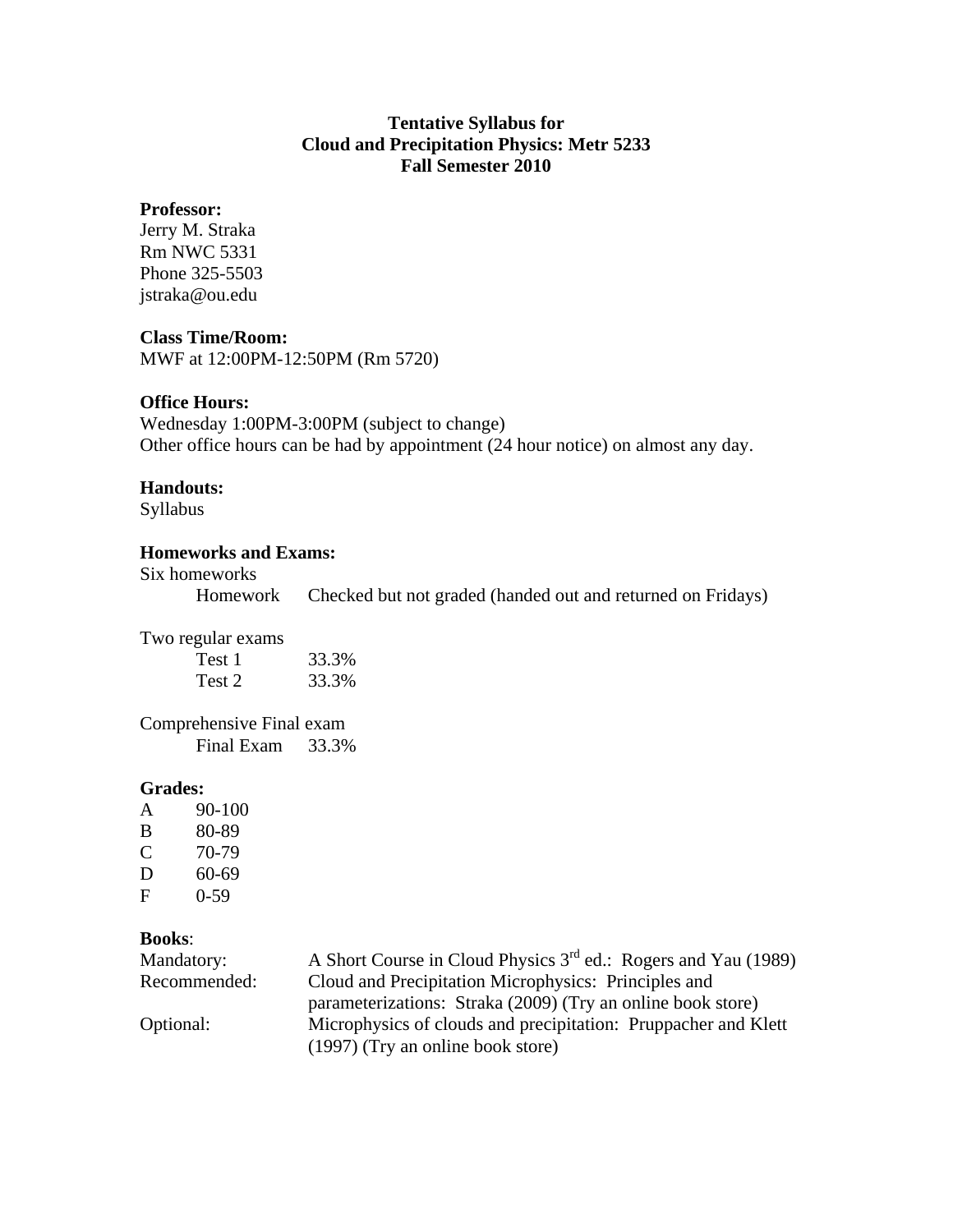## **Mandatory Work:**

Read each assigned chapter(s) in the selected book(s) and/or handout(s) listed on the weekly planner PRIOR to each lecture Section. The weeks of these are indicated in the tentative reading list for the semester on the following page. You are expected to come to class well prepared to discuss what you have read and answer questions I might ask during lecture. I tend to teach by asking lots of questions. I also expect you to hone your skills at teaching yourself.

## **Homework Policy:**

Hand in your homework when due for it to be checked. Failure to do so will result in an unchecked homework.

# **Accommodations**:

Any student in this course who has a disability that prevents them from fully participating and demonstrating their abilities should contact me personally, as soon as practically possible, so we can discuss accommodations necessary to ensure full participation and facilitate educational opportunities. You must be prepared to bring documentation from the office of disability services (325-3852).

# **Academic Misconduct:**

All cases will follow the university guidelines on academic misconduct on the university web pages: http://www.ou.edu/provost/pronew/content/integritymenu.html

# **Religious Holidays**

"It is the policy of the University to excuse the absences of students that result from religious observances and to provide without penalty for the rescheduling of examinations and additional required classwork that may fall on religious holidays."

# **Class Attendance**

"Students are responsible for the content of courses in which they are enrolled. Specific policy concerning attendance requirements and announced and unannounced examinations is the responsibility of the individual instructor. Students have a responsibility to inform faculty prior to absences whenever possible. Faculty should make every effort to find a reasonable accommodation for students who miss class as a result of participation in Provost-approved University-sponsored activities or legally required activities such as emergency military service. Students missing class on account of jury duty must receive such an accommodation."

## **Questions about the course:**

If you ever have questions about the course or suggestions please notify me during office hours.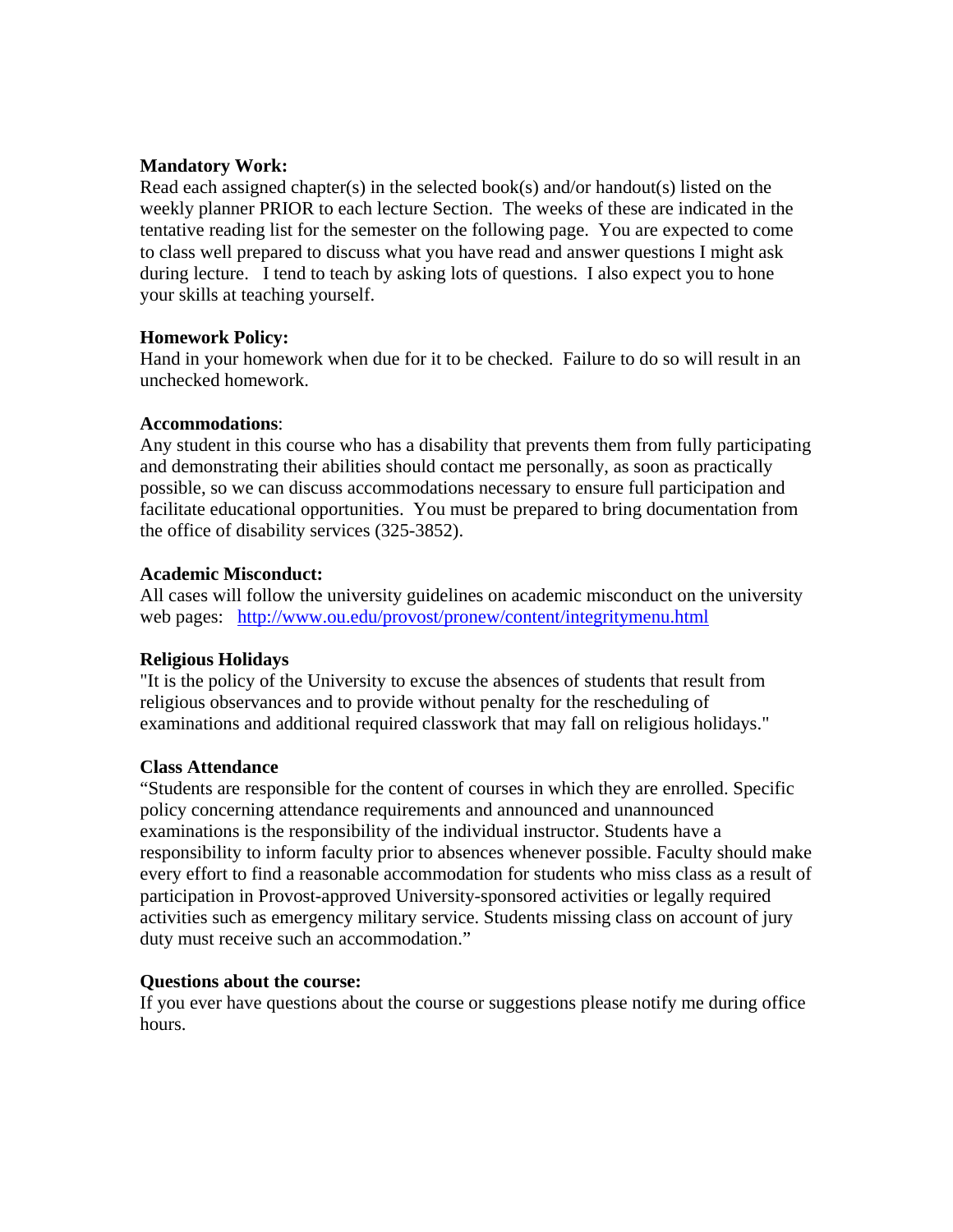| <b>Tentative Reading Assignments, Written Assignments, Lectures, and Homeworks</b><br>Week 01: |                                                                                                                       |  |
|------------------------------------------------------------------------------------------------|-----------------------------------------------------------------------------------------------------------------------|--|
| Reading for week:<br>Lectures:<br>Hw:                                                          | RY Ch 1 Thermodynamics of dry air<br>Introduction to Class, Overview of course, RY Ch 1<br>Hand out Hw 1              |  |
| Week 02:<br>Reading for week:<br>Lectures:<br>Hw:                                              | RY Ch 2 Water vapor and its thermodynamic effects<br>RY Ch 1, 2<br>Hand in Hw 1                                       |  |
| Week 03:<br>Reading for week:<br>Lectures:<br>$Hw$ :                                           | Pruppacher and Klett (1984) Equilibrium equation<br>Pruppacher and Klett (1984) Equilibrium equation<br>Hand out Hw 2 |  |
| Week 04:<br>Reading for week:<br>Lectures:<br>Hw:                                              | RY Ch 3 Parcel buoyancy and atmospheric stability<br>RY Ch 4 Mixing and Convection<br>RY Ch 3,4<br>Hand in Hw 2       |  |
| Week 05:<br>Reading for week:<br>Lectures:<br>Hw:                                              | RY Ch 5 Observed Properties of clouds<br>RY Ch <sub>5</sub><br>Hand out Hw 3                                          |  |
| Week 06:<br>Reading for week:<br>Lectures:<br>Hw:                                              | RY Ch 6 Formation of cloud drops<br>RY Ch 6<br>Hand in Hw <sub>3</sub>                                                |  |
| Week 07:<br>Reading for week:<br>Lectures:<br>Hw:                                              | <b>Test Week</b><br>Review Mon, Test II Wed, Hand back and go over test Fri<br>None                                   |  |
| <b>Week 08:</b><br>Reading for week:<br>Lectures:<br>Hw:                                       | RY Ch 7 Droplet growth by vapor diffusion<br>RY Ch 7<br>Hand out Hw 4                                                 |  |